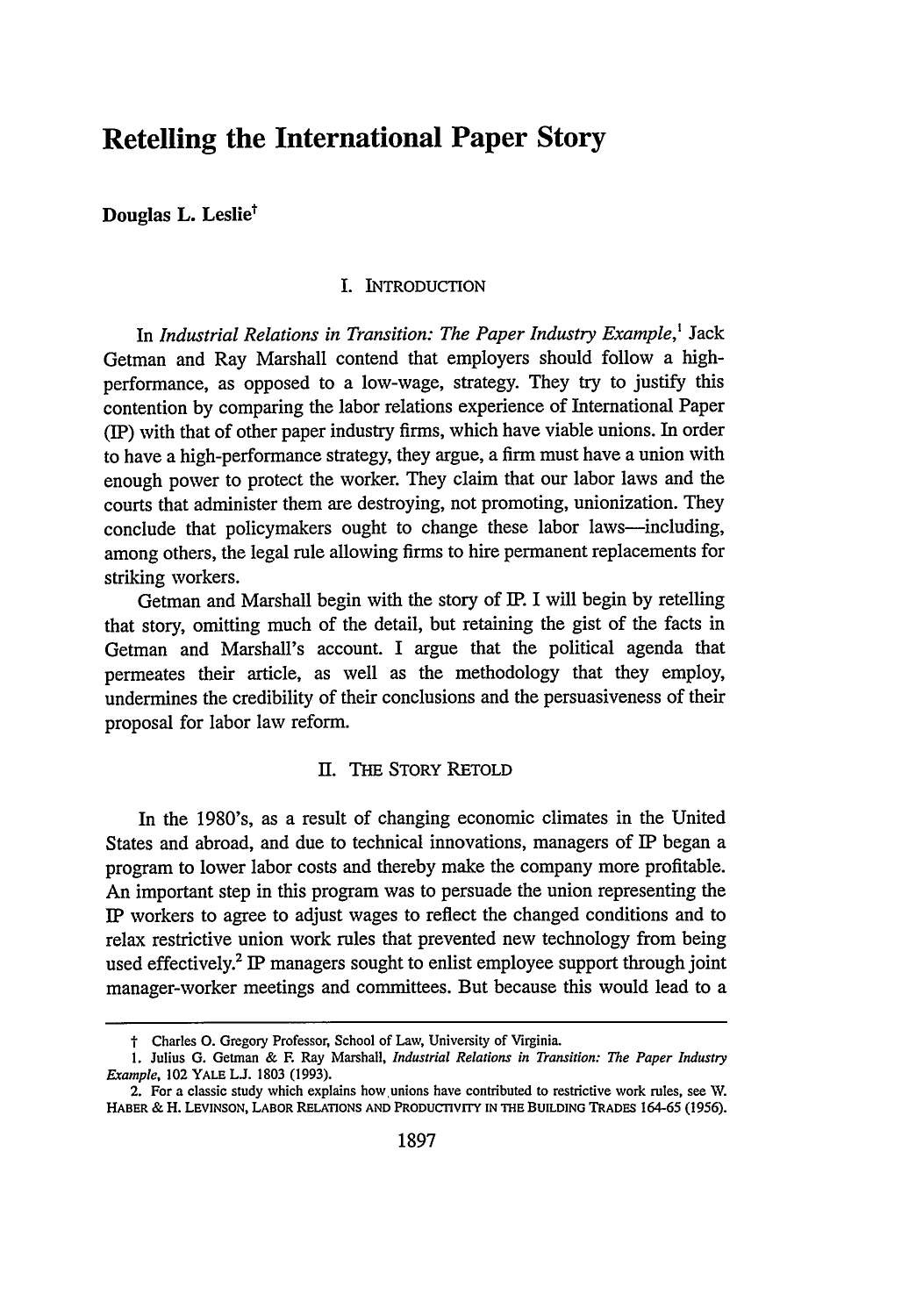reduced role for union leaders, and presumably a loss of esteem for them, the leaders persuaded workers that the company efforts were not well-intentioned.

The union's reluctance to cooperate was illustrated by an incident that signalled to managers that it would take a major effort to put IP employment on the right track. Top-level managers decided that they could begin to improve productivity and profitability by conducting a study of how the workplace was, in fact, presently organized. Employees were asked to cooperate by writing training manuals that would describe precisely the components of their jobs. While managers could have brought in outsiders to observe what employees did, a better (cheaper) approach was to ask the employees themselves. Union leaders, however, directed the employees not to write the manuals, on the ground that keeping the details of the production processes secret from managers, if the workers could do so, would make future strikes more likely to succeed.

Despite such union intransigence, IP managers made another effort to secure changes by enlisting employee cooperation, this time through collective bargaining. What managers wanted most was to eliminate work rules limiting the tasks a particular worker would do to those described in her narrow job classification. If a maintenance mechanic had no maintenance work to do, for example, these work rules prohibited assigning her temporary clean-up duties. The union rejected out of hand the "team concept" proposal, contending that it would create safety dangers. In fact, the union rejected the proposal because it might allow the plant to produce the same output with fewer workers. Fearing a union strike, IP managers prepared by contacting a firm known for its ability to secure replacements for strikers.

IP strategized that it had to modernize the work force throughout the company's North American operations. The company's goals were clear. Managers intended to emerge from a strike, if it came, with increased authority to direct the work force, reduce the number of employees and lower labor costs. After failing to accomplish these things by enlisting the support of current workers and their union, managers determined to take the steps necessary to accomplish them without the union's consent. Urged by local union leaders to reject the company's proposed bargaining agreement, IP workers struck. It was a big mistake for the workers and for their union.

Unions win strikes for a number of reasons. Sometimes they win strikes by employing secondary boycotts, acts of violence, or intimidation. They can win by getting government to exert pressure on managers. Unions can also successfully use publicity campaigns against managers of the struck company, their suppliers, and customers. But most importantly, a union can win a strike if the workers possess skills and knowledge that are specific to the firm or the industry, so that managers cannot replace them with newcomers, at least in the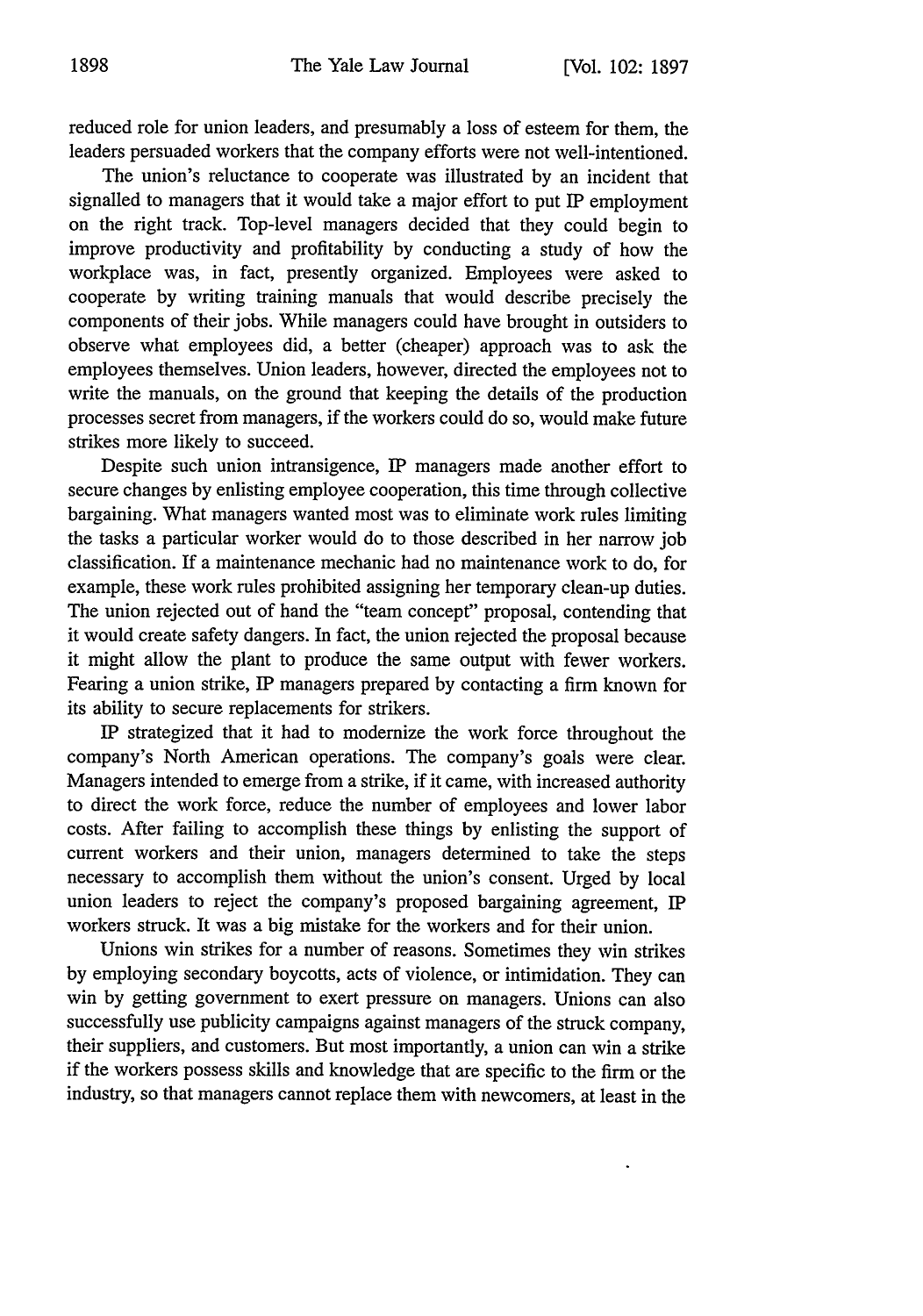#### Retelling **1899 1993]**

short run.3 The IP strikers lacked these specific skills and it cost them their jobs.

The paperworkers union in Getman and Marshall's case study did not succeed in enlisting effective support from government-in this case, from the town of Jay, Maine--when two antistrike replacement housing ordinances were struck down in court.<sup>4</sup> The union also failed to succeed in its publicity campaign. (The authors do not say why the union failed, only that Jay residents won't drink Coca-Cola.)<sup>5</sup> Jobs vacated by union members were filled by replacement workers. The union sought to bring pressure against the managers by extending the effect of the strike to other, unionized company locations. It did this by persuading local unions not to accept a bargaining agreement with IP until they all did. However, local union defections doomed this pooling arrangement. Union leaders decided to end the strike, announcing that union members would unconditionally return to work, but it was too late. Most strikers had been permanently replaced. Shortly thereafter, the union was decertified.

Among the IP workers, there are winners and losers. The winners include replacement workers (and their families), who but for the strike would not have found employment at IP. They were willing to work under terms rejected by union members. The losers include strikers who could not find new employment that they found as satisfying as their jobs at IP.

There continues to be animosity between strikers and replacements at IP. There always is where jobs are at stake. Whether the management ideas for improving employee productivity at IP will be successful remains to be seen. There is no data, and it may be too early to know. But even if labor productivity never improves at the Jay IP plant, IP managers still count the effort a success because of its effect companywide. Workers in other IP plants have seen what may happen if they are inflexible in the face of changed economic needs.

<sup>3.</sup> Other things being equal, the more competitive the labor market, the greater the likelihood that a firm will be able to replace striking workers. In a perfectly competitive labor market, a firm has an infinite number of workers available to it at the market wage. A strike involving only the withdrawal of labor (i.e., not involving secondary boycotts, violence, or other tactics) will not succeed unless the strikers have skills or knowledge that are specific to the firm or the industry. Thus, the extreme cases are either where strikers have no firm-specific or industry-specific skills and can be instantly replaced, or where the skills are irreplaceable. In the latter case, the firm must settle the strike or go out of business. (Note, however, that all strikers are replaceable over the long run, as the replacement of the air traffic controllers demonstrated. *See* Frank Swoboda, *Clinton Eyes Lifting Ban on Members of PATCO,* WASH. POST, Feb. 3, 1993, at **Al3** (striking union members replaced and barred from all government employment)).

*<sup>4.</sup> See* Getman & Marshall, *supra* note 1, at 1834.

*<sup>5.</sup> Id.* at 1832.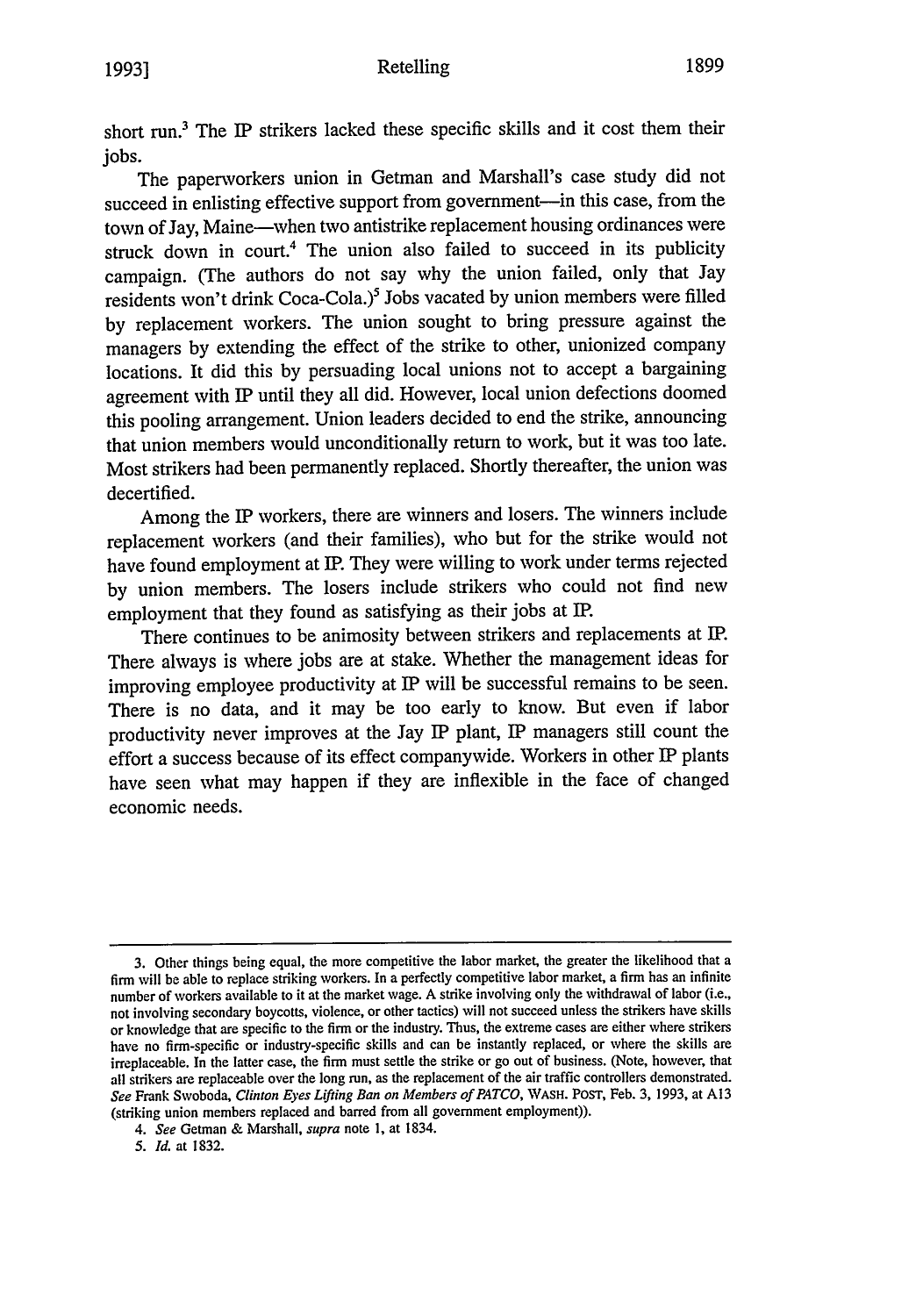### III. THE GETMAN AND MARSHALL APPROACH

**My** retelling of the IP story is consistent with the account offered **by** Getman and Marshall. It puts a different spin on the events, however. Their article is in the tradition of an industrial relations economics that has now largely been replaced **by** microeconomic studies largely based on formal models and mathematical evaluation of industry-wide or national data.<sup>6</sup> Some of the problems created **by** the old narrative studies of particular labor relations environments (e.g., the "New York newspaper strike," the "Kentucky mine workers negotiations") are that they make it difficult to separate the facts from the preconceptions of the reporters, and tend to generalize from sets of very limited data.

Getman and Marshall make no effort to put aside their political agenda in recounting the events at **IR7** Thus, striking workers are marked **by** "group  $\alpha$  cohesiveness, loyalty, creativity, discipline, intelligence, and decency.<sup>"8</sup> Managers, **by** contrast, are seeking not to involve workers in finding new ways to improve plant productivity, but "to increase managerial power"<sup>9</sup> and force employees to work "with less protection against arbitrary managerial authority."<sup>10</sup> This flaw permeates their observations.

### *A. The Approach*

What is the Getman and Marshall agenda? Getman and Marshall give us little information as to what a "high-performance strategy" entails. It seems to favor a few highly-skilled, highly-paid workers over many low-skilled, **low**paid workers.<sup>11</sup> The normative argument for this strategy is not specified,<sup>12</sup>

10. *Id.* at 1820.

*<sup>6.</sup> See generally* Gerard Debreu, *The Mathematization of Economic Theory,* 81 AM. ECON. REv. I (1991) (detailing the rise of mathematical methodology in economics); *see, e.g.,* 2 ORLEY ASHENFETTER **&** RICHARD LAYARD, HANDBOOK OF LABOR ECONOMICS 1039-1268 (1986) (collection of articles about unions and labor markets, each using formal modeling and mathematical analysis of data sets).

*<sup>7.</sup> See* Getman & Marshall, *supra* note 1, at 1871-72.

*<sup>8.</sup> Id.* at 1877-78.

*<sup>9.</sup> Id.* at 1817.

<sup>11.</sup> The IP story does not help us to understand the features marking high-performance and low-wage firms. We are given no pre-strike, post-strike wage rates, output figures, or other productivity measures.<br>For an example o microeconomic model, Clark examined data from about 80% of the cement industry, compiled over many years. These data included "tons of finished cement, hours of work, plant location, annual plant capacity, and ... the age and capacity of individual kilns. The data on manhours are broken down by department, permitting the construction of variables measuring production and supervisory or nonproduction labor input. The supervisor category includes plant management, foremen and supervisors, clerical staff, and laboratory personnel. The production category includes workers in the quarry, the raw grinding and finishing departments, and capacity of individual kilns." Id. at 456. Using this data, and information about changes in work rules as embodied in collective agreements, Clark explored the effect of unionization on employee productivity. A critic of Clark's study could look for shortcomings in the data, or careless or distorted analysis of the data.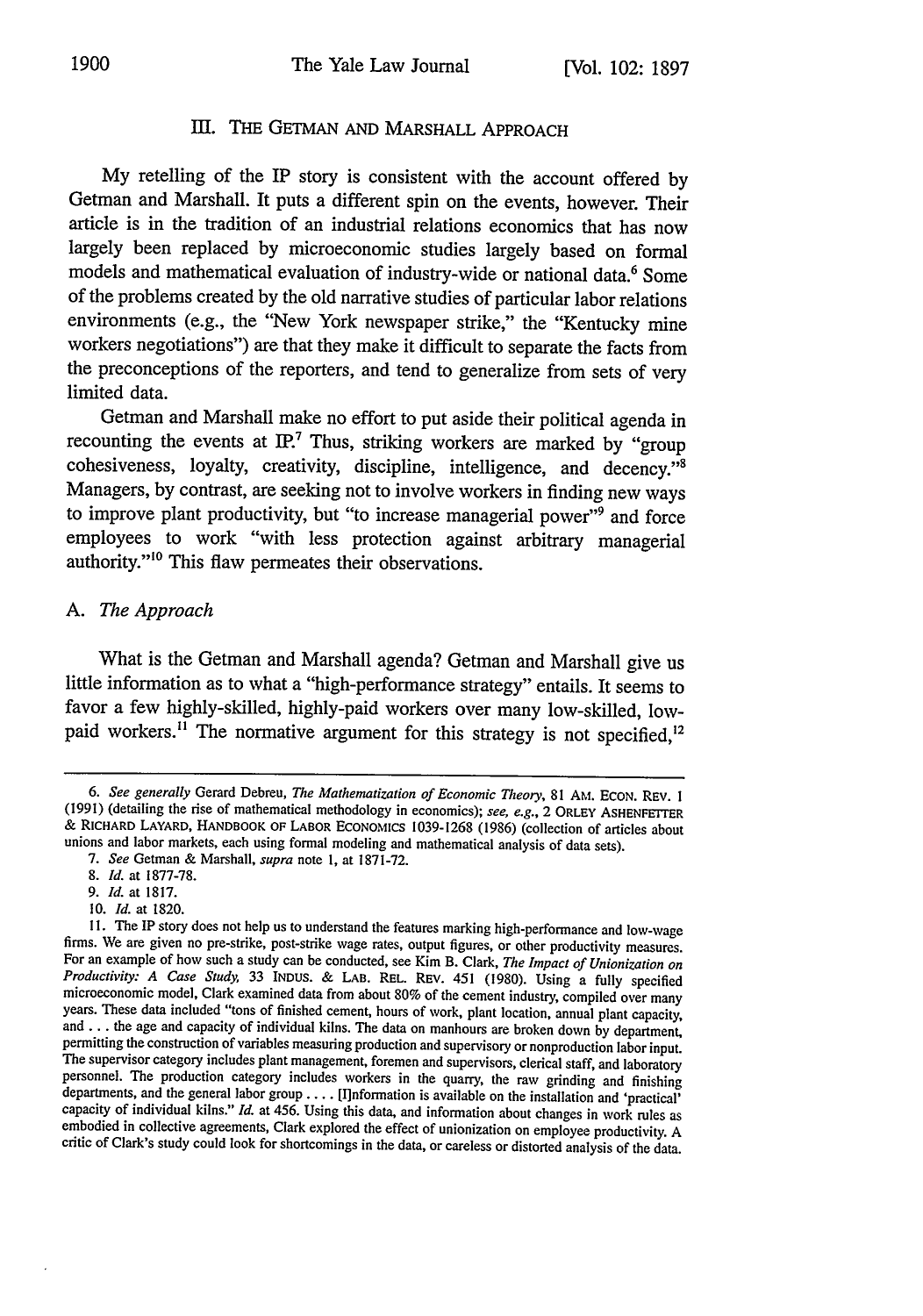#### Retelling **1993] 1901**

nor is it obvious. High-performance strategies might be preferable because they make firms more profitable and more competitive with foreign firms. But Getman and Marshall never demonstrate this claim. They make vague references to high-performance strategies in Europe and claim that comparing IP to other paper companies yields some evidence of the greater profitability of high-performance firms, but neither is adequately supported.<sup>13</sup> A second normative argument is that the welfare of workers is enhanced by a highperformance strategy. This seems correct for talented, trained workers who end up with high-performance jobs, but it ignores the lost employment opportunities such a strategy entails. Which is preferable, a large restaurant with a single highly paid worker running a computerized hamburger grill or the same restaurant with 12 low-paid workers manually flipping the hamburgers?

The authors address a second proposition more directly; they argue that unions are necessary to protect workers. Nevertheless, it is difficult to capture the essentials of this claim. First, note the war metaphors. A union is involved in "many battles and a variety of theaters of operation."<sup>14</sup> The IP strikers had no "excessive zeal for combat."<sup>15</sup> Using war metaphors makes the strike look like something other than an attempt by incumbent workers to maintain wage levels and restrictive work rules.

Second, Getman and Marshall make numerous references to inequality of bargaining power between labor and management without defining such inequality or showing that it exists.<sup>16</sup> Inequality of bargaining power between managers (the power-holders) and the worker (the powerless) has been an

*15. Id.* at 1878.

Clark also interviewed workers and managers. He writes, "It was apparent from [the interviews] that retrospective interviews provide only weak evidence on the more subtle effects of unionization. Changes in morale and motivation, differences in work group efficiency, and the amount of on-the-job training appear to be difficult to assess without carefully designed questionnaires administered before and after unionization and without measurement and observation of the process in question." *Id.* at 463.

The Getman and Marshall study does not provide the hard data (product output, labor costs, etc., before and after the strike) that would be necessary to evaluate their conclusions. Moreover, their interview reports offer less information than needed by scholars who wish to build on their work. While the authors report that they interviewed top management, they fail (with minor exceptions) to provide even a biased account of the strike and the events leading up to *it from the point of view of that management. See, e.g.,* Getman & Marshall, *supra* note I, at 1878 n.274.

<sup>12.</sup> Getman and Marshall merely *conclude* that a "high-performance strategy" is worth pursuing ("This high-performance option **...** is more compatible with our own country's national interest than the low-wage alternative.") They do not specify their reasons. Getman & Marshall, *supra* note **1,** at 1813 (citations omitted).

<sup>13.</sup> *Id.* at 1810-11. The authors do not show that European firms are either more profitable or more competitive than our own. The European economy is not prospering. And even if European firms are more profitable, it may be in spite of unionization, not because of it. Nor do the authors attempt to measure the productivity or profitability of IP, Otis, or Scott. Self-serving statements from workers are no substitute for hard data. Even if those statements were treated as conclusive evidence of output per worker hour, it would not support any conclusions without labor costs information.

<sup>14.</sup> *Id.* at 1825.

<sup>16.</sup> *See id.* at 1866-69.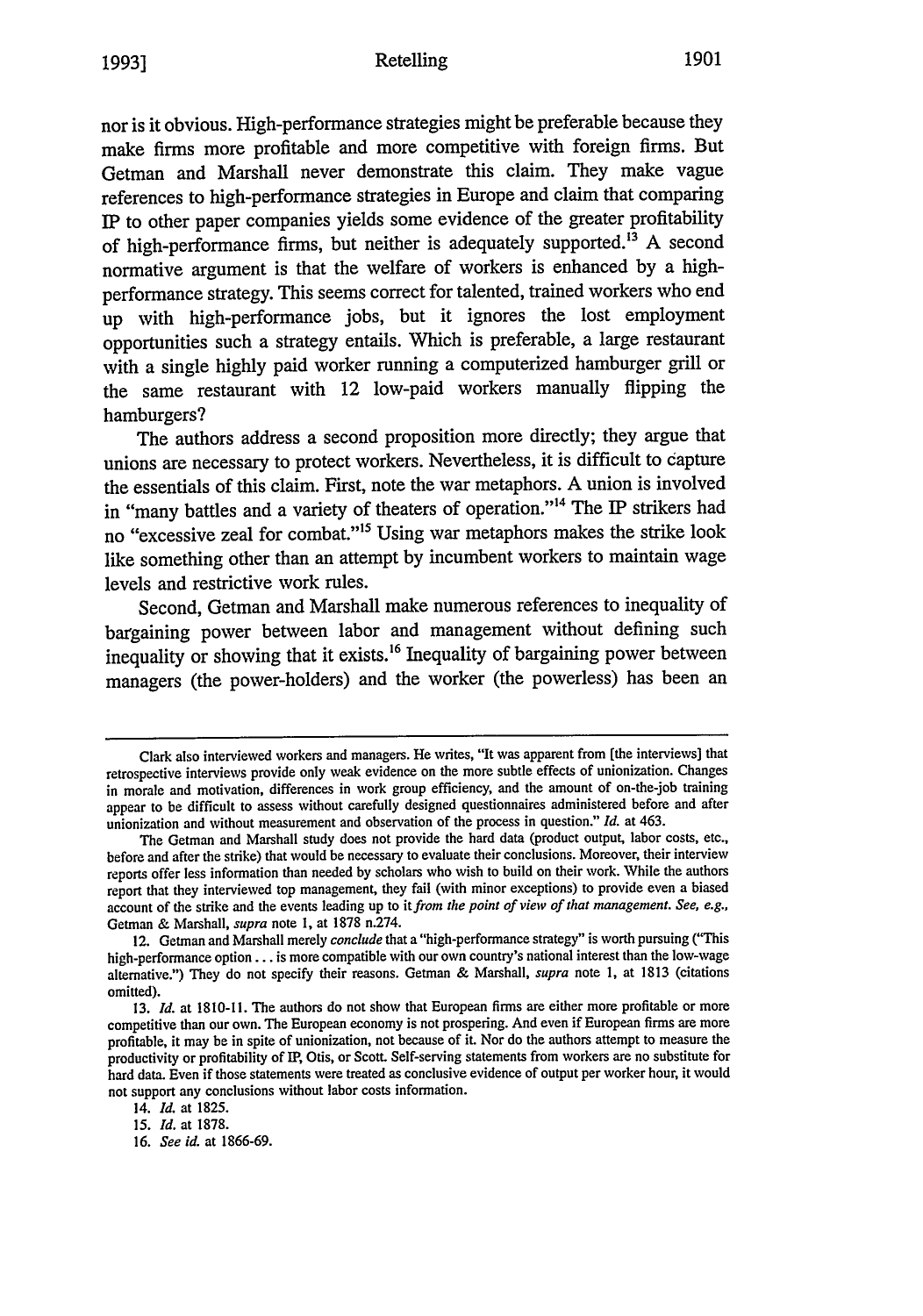axiom of many writers seeking to justify unionization. In fact, far from being axiomatic, inequality of bargaining power is an empty slogan.

In another context, Robert Scott and **I** sought to puzzle through what "inequality of bargaining power" might mean. Three features seem to mark contexts where this phrase is used. First, a large company is on one end of the bargain, while an individual is on the other end. Second, the company offers a deal, but refuses to dicker over its terms. Third, but not invariably, the company has some monopoly power in its market.<sup>17</sup>

**If** this is what marks inequality of bargaining power, it is a trivial concept. The features are present every time a consumer makes a trip to the grocery store to buy a banana. Are all banana purchases at a Kroger store thus marked **by** inequality of bargaining power, demanding a cartel of banana-buyers to offset the power of Kroger's? **If** so, we need a lot of cartels, including, I presume, cartels of stockholders, nonboardroom managers, and so forth.<sup>18</sup> It is not clear **by** what measure IP's "resources" were greater than the union's. Few unions have substantial investments in bricks and mortar, nor do unions accumulate large strike funds. We could add up the personal assets of the union's members, and compare it to IP's tangible assets, but what would be the point of doing so? **A** firm can have a great many assets but still be in a product market that makes it extremely vulnerable to a work stoppage.

Getman and Marshall argue that to attain a high-performance strategy, a firm needs to guarantee to employees that they will not be treated arbitrarily by management, and that such guarantees are inadequate without unions.<sup>19</sup> Neither claim is supported. **Of** *course* some managers act arbitrarily; no market is perfect. The **job** of managers is to direct the operations of the firm for the

**<sup>17.</sup>** *See* ROBERT SCOTr **& DOUGLAS LESLIE, CONTRACT** *LAW* **AND THEORY 67 (1988).**

**<sup>18.</sup> A** few economists have thought about whether there are widespread imperfections in the market for employees that result in workers being paid less than their marginal revenue product. *See* Bruce **E.** Kaufman, *Labor's Inequality of Bargaining Power: Changes Over Tme and Implications for Public Policy* as it once was); Bruce E. Kaufman, Labor's Inequality of Bargaining Power: Myth or Reality?, 12 J. LAB. RES. **151 (1991)** (arguing that Labor does suffer from unequal bargaining power); Morgan **0.** Reynolds, The Myth of Labor's Inequality of Bargaining Power, 12 J. LAB. RES. 167 (1991) (same). One imperfection might be the presence of substantial firm-specific or industry-specific skills. This could be labeled inequality of bargaining power in the sense that workers are paid less than they would be in a perfectly competitive market.

**If** this is the meaning of the term as used **by** Getman and Marshall, they never mention **it.** Moreover, there are powerful objections to the contention that strengthening unions can eliminate this kind of bargaining inequality. **All** markets are imperfect, and there have been no studies demonstrating that labor market imperfections are significant or that they work in favor of firms and against workers. Second, and more important, a firm with market power would offer workers wages and benefits that are important to workers-just like a monopolistic firm offers to purchasers products that appeal to the purchasers--but the offer would be at a lower level. **A** monopolistic firm, like a competitive firm, would offer the mix of wages, hours, and **job** security that workers preferred. Elsewhere, **I** have argued that markets may be inadequate to control management "excesses," *see* Douglas L. Leslie, *Labor Bargaining Units,* **70** VA. L. **REV. 353, 371-74** (1984). Finally, the Getman and Marshall paper does not show the presence of substantial firm-specific or industry-specific skills at International Paper, and the relative ease of replacing the strikers suggests its absence.

**<sup>19.</sup>** *See* Getman **&** Marshall, *supra* note **1,** at **1807, 1820.**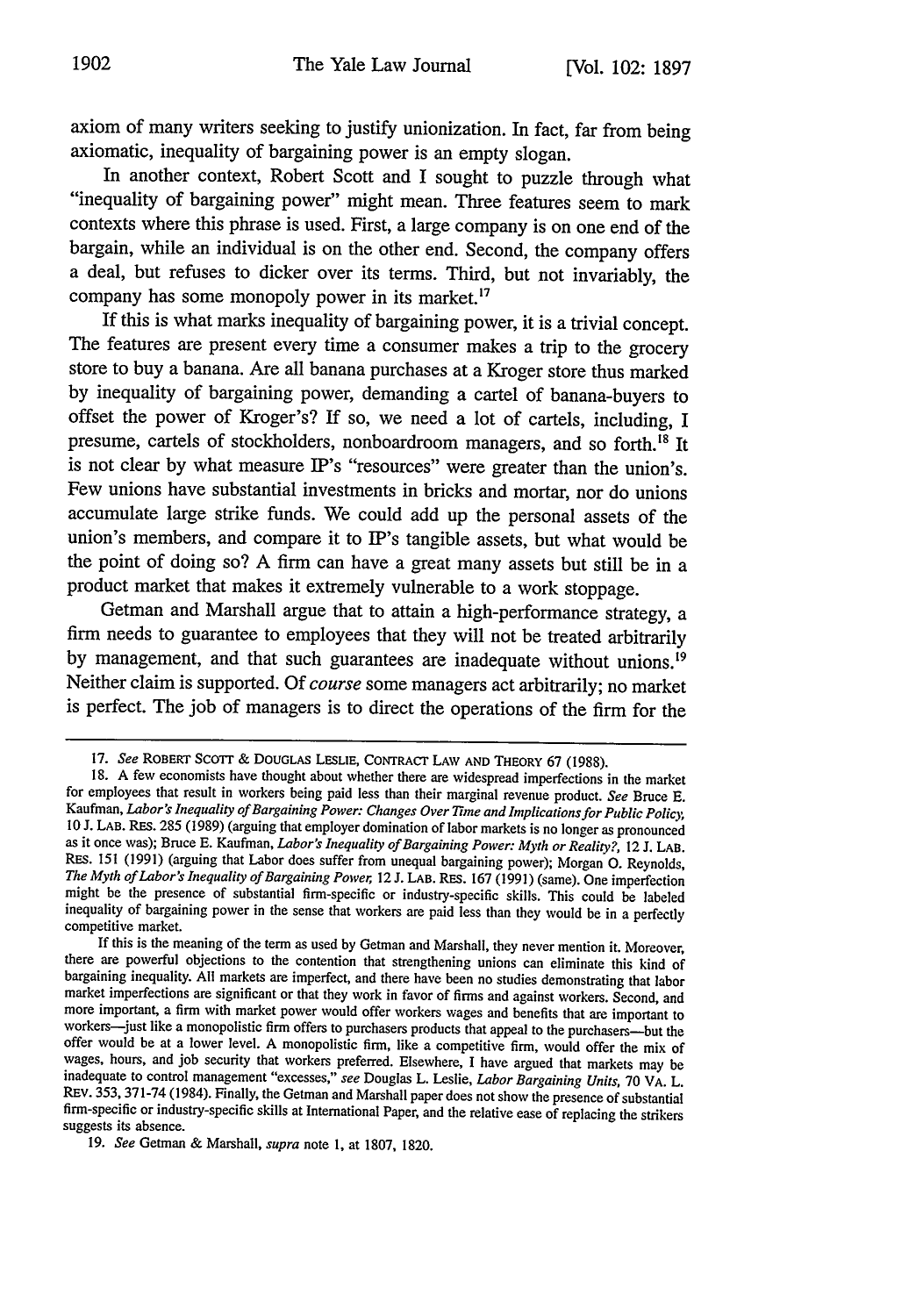benefit of its owners. Managers have an incentive, as we all do, to slack-to act in their own interests, rather that in the interest of the firm.<sup>20</sup> It is a form of slacking when managers reward their friends and punish their enemies in the workplace. There are two constraints on this behavior: the market for managers and the product market. Managers who slack are discharged by owners and replaced by managers who do a better job. Firms that retain managers who slack have a competitive disadvantage in the product market. Neither the market for managers nor the product market works well enough to oust all managers who slack or all firms with managers who slack. What Getman and Marshall might be suggesting is that "friction costs" (i.e., the cost of conflict between labor and management) are potentially higher in a highperformance firm than in a low-wage firm due to management's need to tap the skills and enthusiasm of workers in the high-performance setting.<sup>21</sup> This conclusion is not self-evident. One might argue, for example, that friction costs are higher in a firm with unskilled, low-wage workers, as it would seem that an unskilled lettuce picker is more likely to be mistreated by a supervisor (thus creating friction) than a skilled IBM computer assembler.

Assuming that neither the market for managers nor the product market fully eliminates management arbitrariness, the question is not whether these markets work, but how well they work compared to alternative mechanisms. Some would argue that the arbitrariness introduced by unions exceeds that of managers in nonunion firms. If this were not the case, we might expect unionized firms to outperform their nonunion competitors, over the long run driving them from the market.<sup>22</sup> Instead, union firms are disappearing.<sup>23</sup>

<sup>20.</sup> This is how I would define "arbitrary."

<sup>21.</sup> Getman and Marshall may well be correct that the defeat of Local 14 would not have been possible without IP's use of replacement workers. It does not follow that the success of a strike should not turn on the firm's ability to secure replacement workers. Even if one accepts the premise that unionization of workers is valuable to society generally and that collective bargaining is the best method for ensuring compromise between workers and managers, there still will be strikes. Not even in the world of jointness envisioned by Getman and Marshall will friction between labor and management be eliminated, and miscalculations entirely avoided. So the question is what should determine the success of a strike for higher wages.

I know of no answer. It is difficult to argue that the success of the strike should turn on whether management's or the union's proposal is closer to the workers' just wage. The difficulties of such an argument lie in theory and implementation. For example, if one adopts the neoclassical theory of wage determination, there is no room for the labor-monopolizing union. Even if one thought that imperfections in labor markets regularly resulted in depressed wages, measuring the marginal productivity of particular workers is beyond the ability of current economic skills. Moreover, no union is required to limit its wage demand to the rate that would pertain in a competitive market, even if that rate could be learned.

<sup>22.</sup> Richard Posner makes this argument, in the neoclassical tradition, with respect to job tenure. If I were to substitute "jointness" for "job tenure," Posner's arguments might read something like this:

Although some empirical support has been marshaled for [the] productivity-enhancement theory of unionization, the theory is extremely hard to accept. It is inconsistent with the fundamental assumption of economics: that people, in this case employers, are rational profit or utility maximizers. Although this assumption may not hold true in all settings, the behavior of business employers towards their employees is one setting where it probably does. If granting his employees [jointness] will increase their productivity, the rational employer will do so, for this will reduce his costs of production. Even if the whole productivity gain is paid to the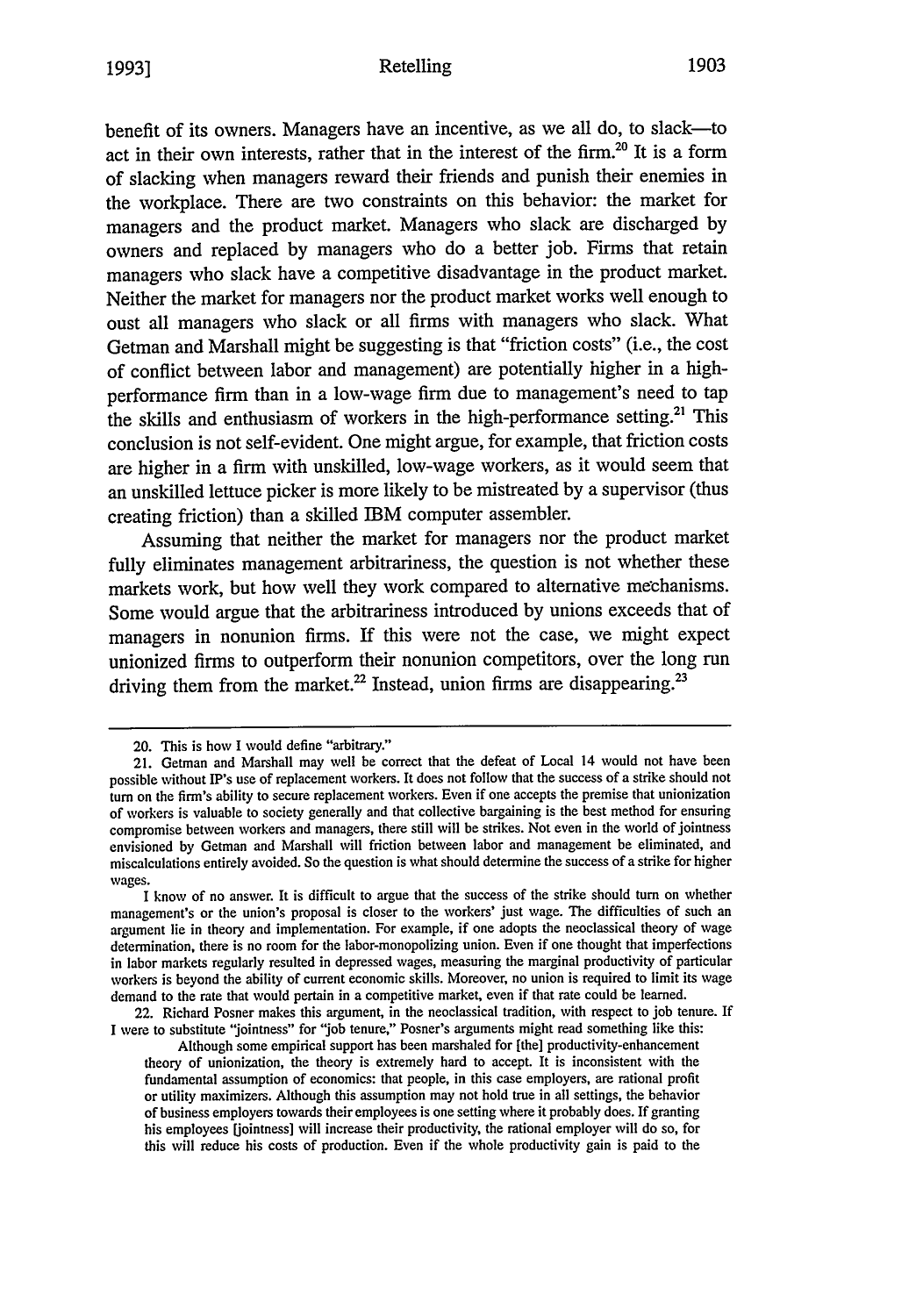## IV. THE RECOMMENDATIONS

By failing to support adequately either the proposition that highperformance firms are more competitive and profitable or the proposition that high-performance firms enhance worker welfare, Getman and Marshall undermine their argument for legal reform. It is clear that a change in law could revitalize unionization in the United States. Federal law could mandate unions for workers. There would be implementation problems, and the law would not be completely successful, but it would do much for unions. Getman and Marshall, of course, do not go that far. Instead, they advocate a legislative overruling of the *Mackay* strike-replacement case.<sup>24</sup>

Like a law mandating unionization, overruling *Mackay* would make unions stronger. So would legalization of secondary boycotts, or relaxation of laws against violence. But secondary boycotts and violence have more third-party effects (i.e., injuries to bystanders and companies not involved in the dispute), so overruling *Mackay* may be a preferred choice.

Without a strong argument as to the competitiveness or worker welfare benefits of jointness, Getman and Marshall's argument for overruling *Mackay* effectively rests solely on the ground that union strikes ought to be more effective. The authors write:

Our national labor law reflects an understanding of the importance of balanced bargaining power in industrial relations. The framers of bargaining power between employers and employees.... The paper industry experience supports the general assumption of the NLRA's drafters that by increasing union power and making it more nearly equal to that of management, the law encourages mutual cooperation and not economic strife. However, the paper industry experience also

employee in the form of a higher wage, the employer will be better off. He will have lower total costs than his competitors and will therefore be able to expand his output relative to theirs and increase his profits. Even if only a single employer in a competitive industry tumbled to the advantages of granting [jointness], competition would force the others to follow suit.

Richard A. Posner, *Some Economics of Labor Law,* 51 U. **CHI.** L. REV. 988, 1000-01 (1984). I am not endorsing Posner's argument, but I do suggest that a proposal that the law encourage jointness must respond to Posner's claim. A modest effort is found in Leslie, *supra* note 18. In that article, I used the "collective voice" model to make some observations about how workers may be grouped for collective bargaining.

<sup>23.</sup> The effect of unions on firm productivity and profitability has been the subject of a host of articles by economists. Many of the sources are collected in John T. Addison and Barry T. Hirsch, *Union Effects on Productivity, Profits, and Growth: Has the Long Run Arrived?,* 7 J. LAB. ECON. 72 (1989). Productivity is devilishly hard to measure, profitability less so. Unions reduce the profitability of firms. The methodology of these articles, which to the mathematically ignorant often seems highly technical, relies on data and formal models. The articles bear no similarity to the approach of Getman and Marshall.

<sup>24.</sup> *See* NLRB v. Mackay Radio & Tel. Co., 304 U.S. 333, 345-46 (1938) (holding that an employer has "the right to protect and continue his business by supplying places left vacant by strikers. And he is not bound to discharge those hired to fill the places of strikers, upon the election of the latter to resume their employment, in order to create places for them.").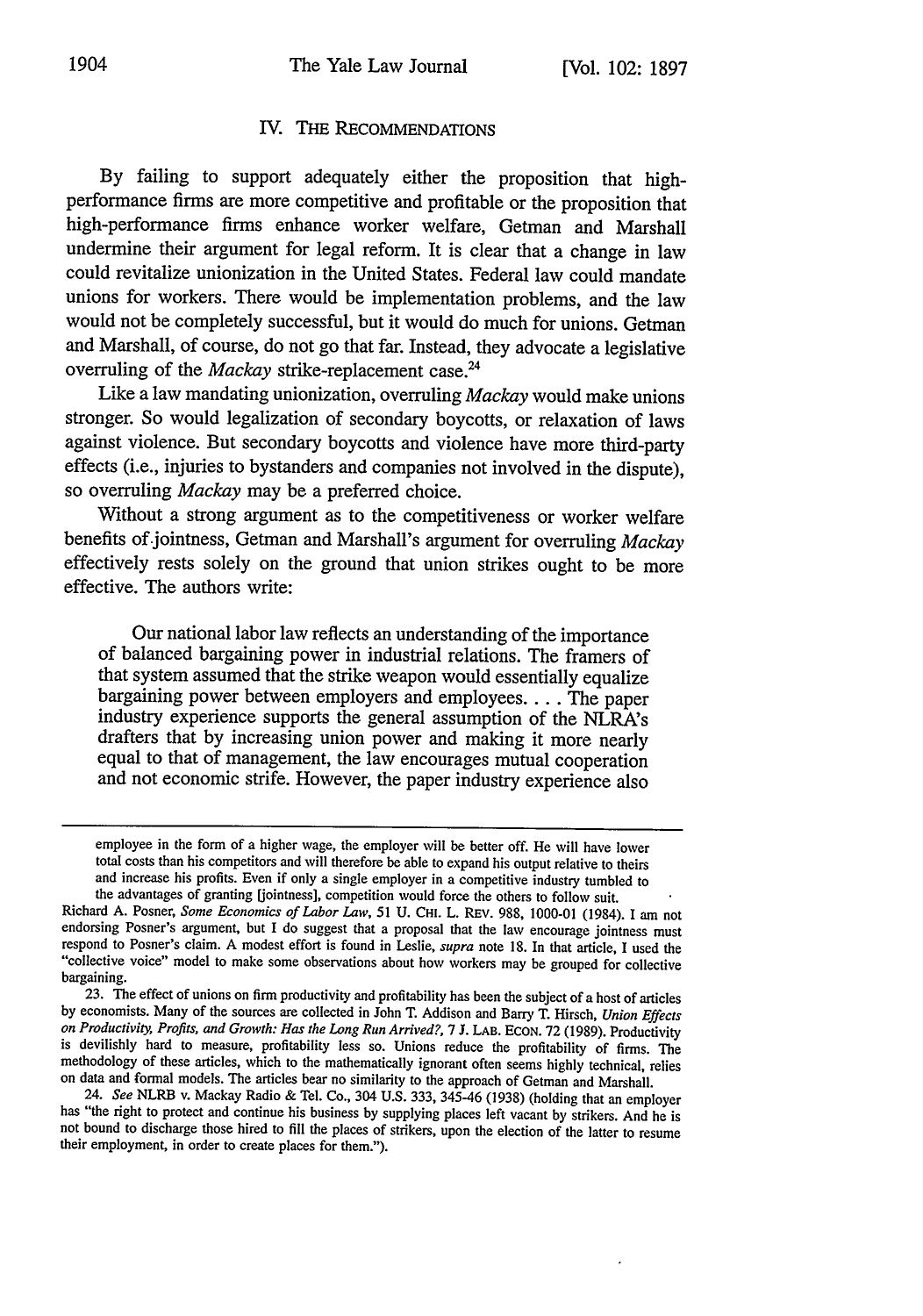#### Retelling **1905 1993]**

indicates that the balance of power has shifted. Employers are more able to withstand strikes and unions are less able to utilize them successfully. Yet the Board and the courts, which have uncritically accepted a neoclassical concept of the role of unions, have become more protective of employer economic pressure. Consequently, employers like International Paper may be encouraged to pursue concessions because they believe that they can crush union resistance through tough bargaining and unilateral implementation together with the threat of hiring permanent replacements in the event of a strike. Further, employers may couple the threat of replacement with the threat that the union will be decertified.<sup>25</sup>

The neoclassical model of trade unionism<sup>26</sup> is the prevailing model of unions for economists, $^{27}$  and it will take considerably more than a casual potshot to replace it. In the neoclassical model, a union is a labor supply monopolist that, when successful, increases the wages of unionized workers, reduces the number of unionized workers, lowers the wages of workers in nonunion firms, reduces the profitability of the firm, and imposes costs on consumers. On the grounds that it takes a theory to beat a theory, especially such a widely accepted model as the neoclassical model of unions, I think that the largely unspecified high-wage/high-productivity model of Getman and Marshall fails in the competitive market for models.<sup>28</sup> If that is so, then their case for the legislative overruling of *Mackay* fails as well.29

Getman and Marshall also argue for the legality of union voting pools. I have no view on whether the device ought to be lawful, but I do not find the arguments marshalled in its support persuasive. The authors report that "[i]t is undisputed that the pool system did not affect which issues participating locals discussed or how they conducted their negotiations." $30$  That is not the problem. Under the pool system, a union in Des Moines will not reach a bargaining settlement until a union in Omaha also reaches a settlement. Of course, the negotiations in Des Moines do not address issues on the table in

<sup>25.</sup> Getman & Marshall, *supra* note **1,** at 1866 (citations omitted).

**<sup>26.</sup>** The model is described in nonformal terms in DOUGLAS LESLIE, CASES **AND** MATERIALS ON LABOR LAW 14-31 (3d ed. 1992).

<sup>27.</sup> *See, e.g.,* RONALD EHRENBERG & ROBERT SMITH, MODERN LABOR ECONOMICS 366-404 (2d ed. 1985).

<sup>28.</sup> For models that compete with the neoclassical model, see LESLIE, *supra* note 26, at 31-42 (3d ed. 1992) (describing internal labor market, relational contract, and collective goods models).

<sup>29.</sup> *The* best normative argument for the *Mackay* right to replace strikers, according to the neoclassical model, is as follows: Wage rates are likely to be competitive where labor markets are competitive, but firmspecific and industry-specific skills create bilateral monopoly problems that may depress wages below market rates. Where managers can easily replace strikers, one can infer that both the market and the wage rate are competitive. The fact that IP could replace the striking employees shows that the workers lacked valuable firm-specific or industry-specific skills, and that their demands exceeded competitive market rates. For a similar treatment of *Mackay,* see George M. Cohen & Michael L. Wachter, *Replacing Striking Wlbrkers: The Law and Economics Approach, in* PROCEEDINGS OF *NEW* YORK **UNIVERSITY** FORTY-THIRD ANNUAL NATIONAL CONFERENCE ON LABOR 109, at 117-18 (1990).

<sup>30.</sup> Getman & Marshall, *supra* note **1,** at 1887.